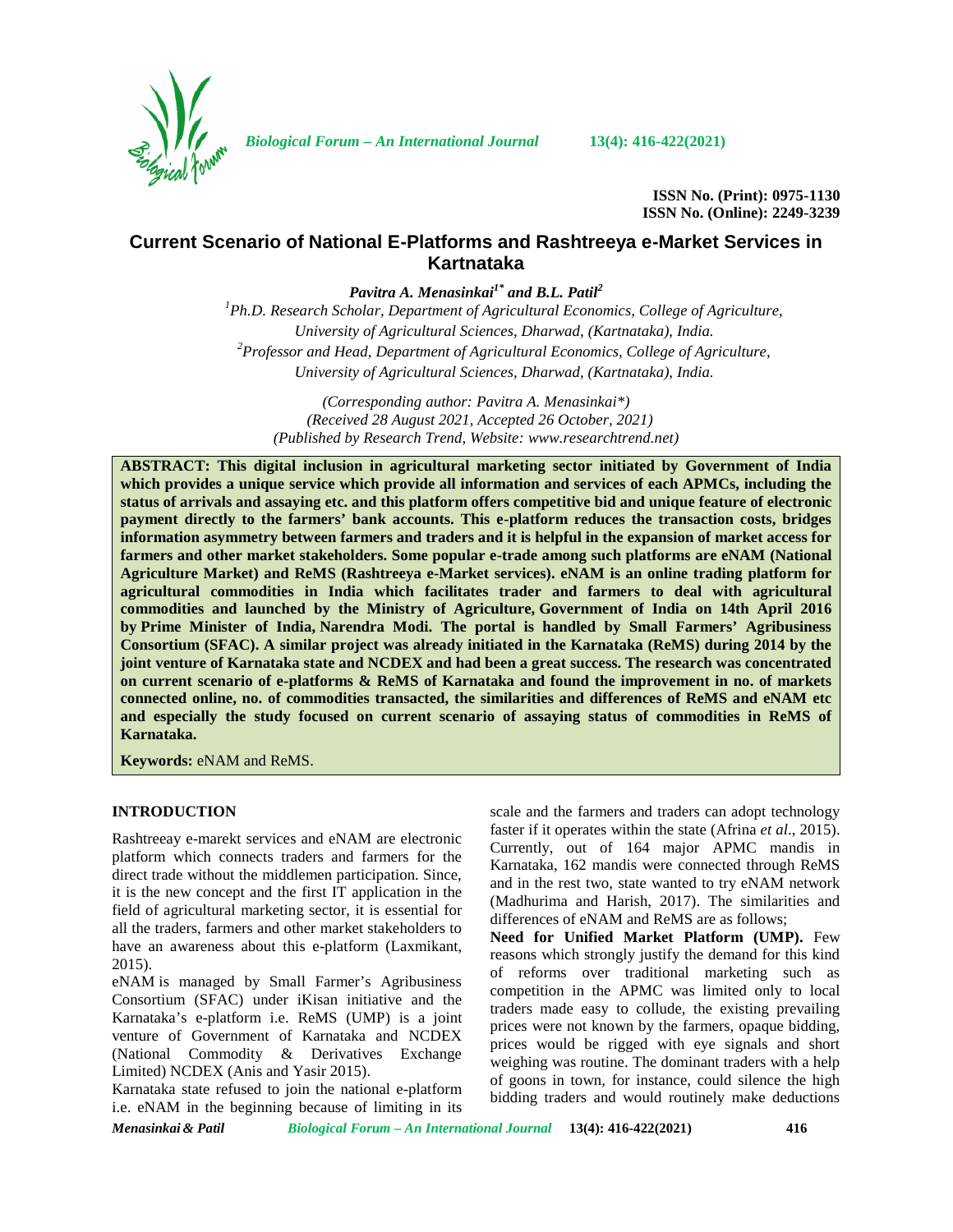for poor quality often falsely. Even farmers did not bother of quality of their produce for instance, hey used to sell, moistened cotton or adding of stones in gram to increase weight of the commodities (Madhurima and Harish 2017).

Some of the other reasons are fragmented markets which functioned as a separate entity, hampering intra and interstate trade. The fragmented system led to high intermediation costs, raising costs for consumers, while depressing prices received by farmers. There were no Collateral sufficient markets to deal with produce at that time. The cost of the final commodity got raised by market fees & charges, taxes and various kind of commissions, while reducing the returns to farmers. Despite of these, infrastructure in APMCs remained underdeveloped which was not in tune with modern supply chain causes high post-harvest losses. The other important reason was an information asymmetry where farmers often were unaware of market information, which commission agents & traders withheld from the poor farmers (Santosh, 2016).

ReMS made effort to make these things transparent. When a farmer arrives at the APMC market yard, an entry coupon with his name and mobile number is generated i.e. called as gate entry. Later the lot is

weighed electronically. A farmer has the complete power of selling his commodities directly to a trader of his wish or putting it for bidding with the help of commission agent. A sample commodity proceed for assaying, which is for free for farmers. It is now being done for 20 of 42 commodities. The parameters like moisture, defects and foreign matter content get recorded and certificate is issued by costly automatic grading or assaying machines which is under National Management Corporation (NCMC) (Krupavati, 2016).

To ensure the assaying of the commodities, certificates will be randomly audited by a third-party. The information i.e. the grading/assaying parameters will be posted on online trading platform and the bidding get starts. The short message service (SMS) which contains the highest quote will be sent to the farmers to know acceptance or repentance by the farmers. Once the commodities transacted, a bill is generated electronically and payment will be made directly to the bank accounts of registered farmers. Hence, it is the transparent way of selling the commodities, where farmers could get remunerative price for the produce they brought.

| Table 1: Similarities and differences between eNAM and ReMS. |  |
|--------------------------------------------------------------|--|
|--------------------------------------------------------------|--|

| Sr. No.                 | <b>Particulars</b>                | <b>ReMS</b>                      | eNAM                             |  |
|-------------------------|-----------------------------------|----------------------------------|----------------------------------|--|
| . .                     | 22nd Feb 2014<br>Establishment    |                                  | 14thApril, 2016                  |  |
|                         | <b>NCDEX</b> (National Commodity) |                                  | SFAC(Small Farmers' Agribusiness |  |
| Exchange platform<br>٠. |                                   | And Derivative exchange limited) | Consortium)                      |  |
| J.                      | Area of operation                 | Only Karnataka                   | India                            |  |
| 4.                      | Depth                             | 27 districts                     | 18 states and 2 UT               |  |
| J.                      | Number of APMCs                   | 162/164                          | 1000                             |  |

# **REVIEW OF LITERATURE**

Ishita (2015) conducted a study on present status of e market services based on secondary data. The study resulted that, the areas like marketing, sales and sales promotion, pre-sales, subcontracts, supply, financing and insurance, commercial transactions, ordering, delivery, payment, product service and maintenance, co-operative product development, distributed co operative working, use of public and private services, business-to-administrations, transport and logistics, public procurement, automatic trading of digital goods like games, learning material, songs & music, accounting & financial management and legal advice etc depicted great scope in e-marketing for the better online business performance.

Laveena (2015) conducted a research on present status and future of online trading based on secondary data. The study evaluated and resulted that, there was lot of scope to online marketing specially in India, where penetration of online trading business services was very low compared to other countries across the globe.

Mahendra (2016) conducted a study on status of internet marketing in India based on secondary data and

the findings of the study depicted that, the great scope in the internet marketing and generate more revenue especially for the online transaction which greatly supplements the e-commerce sector.

Santosh (2016) made a literature review on online marketing in India and opined that buying-selling trends received by leading online shopping portals predicted that online retail market stood at Rs 2,000 crore and was growing at steady annual rate of 35 per cent. E-commerce growth depicted the great future with a large chunk of youngsters eager to adopt new technologies with rapidly changing lifestyles.

Anis and Yasir (2017) conducted a study on, an overview of evolution of e-marketing in India and consumers' perception and scope towards e-marketing in the present era. The study conveyed that, internet marketing in India was a potent combination of technology and marketing acumen. The internet era thrown a new pathway for future marketing. The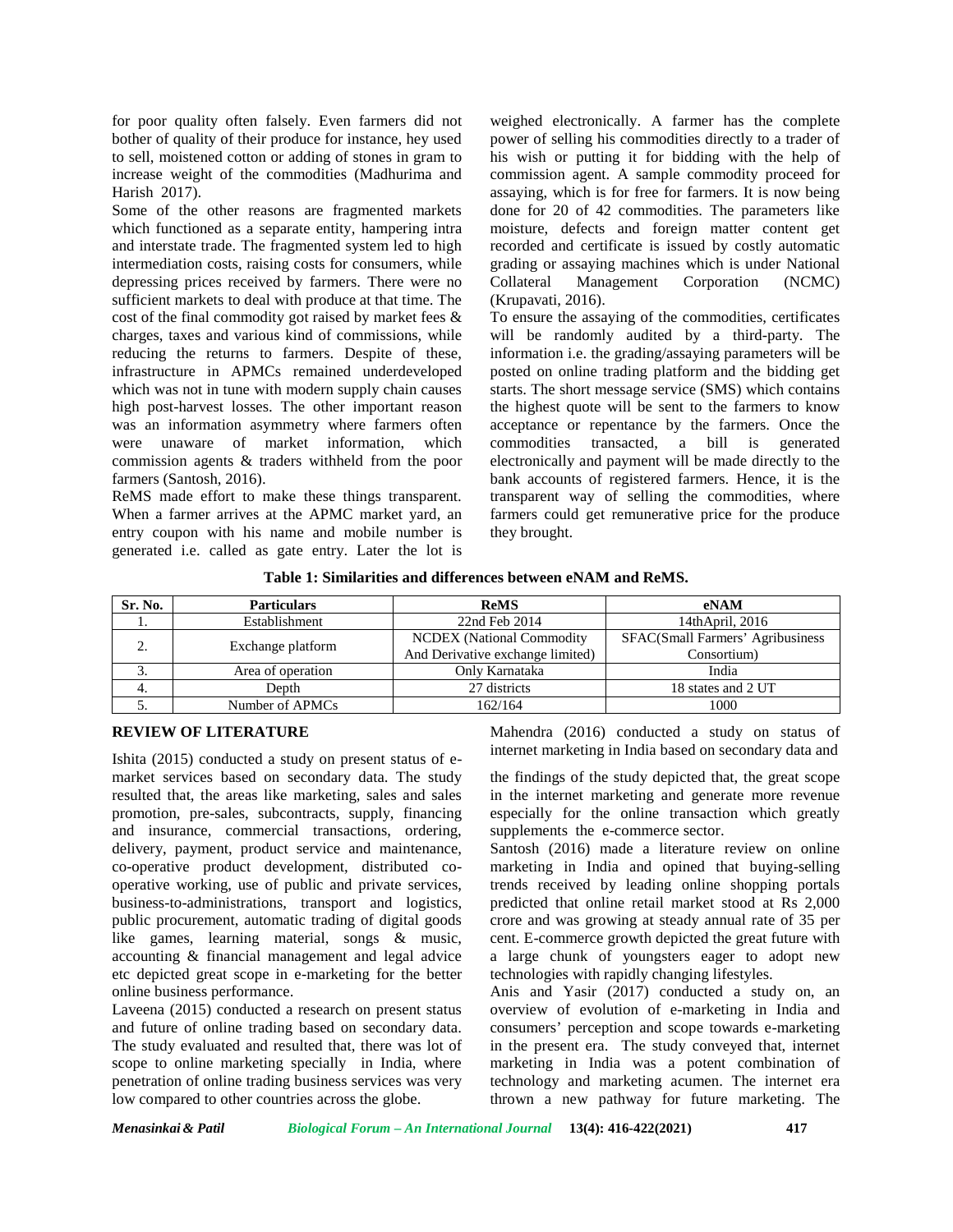internet made all traditional modes of business outdated and generated amazing new possibilities in business. There was a tremendous shift in the inclination of the public towards internet and majority of the people wished to use it for varying purposes and started taking shape conducive to business requirements.

Hema (2017) conducted a study on linking farmers to electronic markets (e-NAM) and its current scenario and future. The study was based on secondary data and resulted that, responsive, inclusive and technology enabled markets were need of the hour as it showed positive effect on livelihood, welfare, food security particularly for poor households and every step should be taken to achieve the adoption of e-NAM. It ensured transparent and hassle-free payment process for the producers and improved the regulatory process with enhanced service orientation. The researcher suggested that it mandates stipulation and regulation of standards for agriculture commodities in an effective and efficient manner.

Krishna & Singh (2018) conducted a study on growth of e-marketing in India based on primary and secondary data. Findings of the study depicted that maximum number of respondents who were in the age group of 18-25 years were actively engaged in e-commerce market. 21 per cent of people showed fear of insecured transactions in online payment therefore the online markets specifically needed to mention about the security of transactions which will increase the faith of customers.

Sathish (2017) conducted a study on e-marketing in India. The researcher used secondary data. Findings of the study depicted that e-markets had blended with all spheres of life as an advantageous force. With the power of progressive technologies like artificial intelligence, machine learning and with the unconquerable amount of data, marketers could do anything from immersive targeting to desirable selling. Online marketing showed a flexible, user-friendly and convenient medium for all categories of consumers and helped the users retain their individuality, identity and anonymity benefitting all sections of society from marketers, manufacturers, retailers and consumers. It was a well designed and fluid chain of integrated needs and benefits linked with profit and awareness.

## **Objectives:**

1. To know the current scenario of eNAM

2. To know the assaying status of the commodities on ReMS

## **RESEARCH METHODOLOGY**

The study was conducted based on the secondary data; the researcher used secondary sources like newspapers, eNAM websites on eNAM. Regarding the study on ReMS, the data collected from secondary sources from Hubballi APMC, Yellapur APMC and Savadatti APMC. The data were compiled, studied and analysed by simple descriptive statistics and CAGR.

CAGR was used to know the annual assaying status of the commodities at Hubballi APMC, Yellapur APMC and Savadatti APMC for the period from 2014-15 to 2020-21. Linear trend function was employed for the analysis and the model is of the following form. Y=a+bt+et

Where,

 $Y =$  dependent variable for which trend is

estimated

 $a =$ intercept

 $b = regression co-efficient$ 

 $t =$  time variable

 $e = error term$ 

The significance of 'b' was tested by 't' ratio:

$$
t = \frac{b}{SE(b)}
$$

Where,

 $SE$  (b) =  $(SSY(Y)$  2SSt)/((n-2)SSt)

 $SSY = \Sigma(Y)$  2-  $(\Sigma Y)2/n$ 

The critical value is t-table value for n-2 degrees of freedom.

## **RESULT AND DISCUSSION**

#### *A. Current status of eNAM in the nation*

**Current information on eNAM 2020.** The results of the Table 2. depicted that 21 states of the nation connected and operating through eNAM covering 1000 APMCs with 1,28,478 registered traders, 70,969 registered commission agents, 1005 registered FPOs and 1,66,18,683 farmers. It was indicated, significantly it has reaching the traders, commission agents, framers and even FPOs.

**Commodities traded on eNAM in the nation.** The eNAM transacted 40 different types of vegetables followed by 29 kinds of fruits, cereals (25), spices (14) and oilseeds (13) as depicted in Table 3. The national e platform is spreading its arm to connect all kinds of commodities.

**Growth of eNAM from 2016 to 2020.** Since the establishment year i.e. 2016, eNAM was showing positive hope among the farmers by connecting more number of APMCs across the nation. During March 2018, 585 Mandis, 16 states & 2UTs were connected and currently as per April 2020, the national e platforms are extending to FPO, eNWR & launching Agri logistics module as showed in Table 4.

**Table 2: The current information on eNAM as per 2020.**

| Sr.No. | <b>Particulars</b>       | <b>Total covered</b> |
|--------|--------------------------|----------------------|
|        | <b>States</b>            | 21                   |
| 2.     | Covered APMCs            | 1000                 |
| 3.     | <b>Traders</b>           | 1,28,478             |
|        | <b>Commission Agents</b> | 70,969               |
| 5.     | <b>FPO</b>               | 1005                 |
| n      | Farmers                  | 1,66,18,683          |
|        | Total                    | 1,68,19,135          |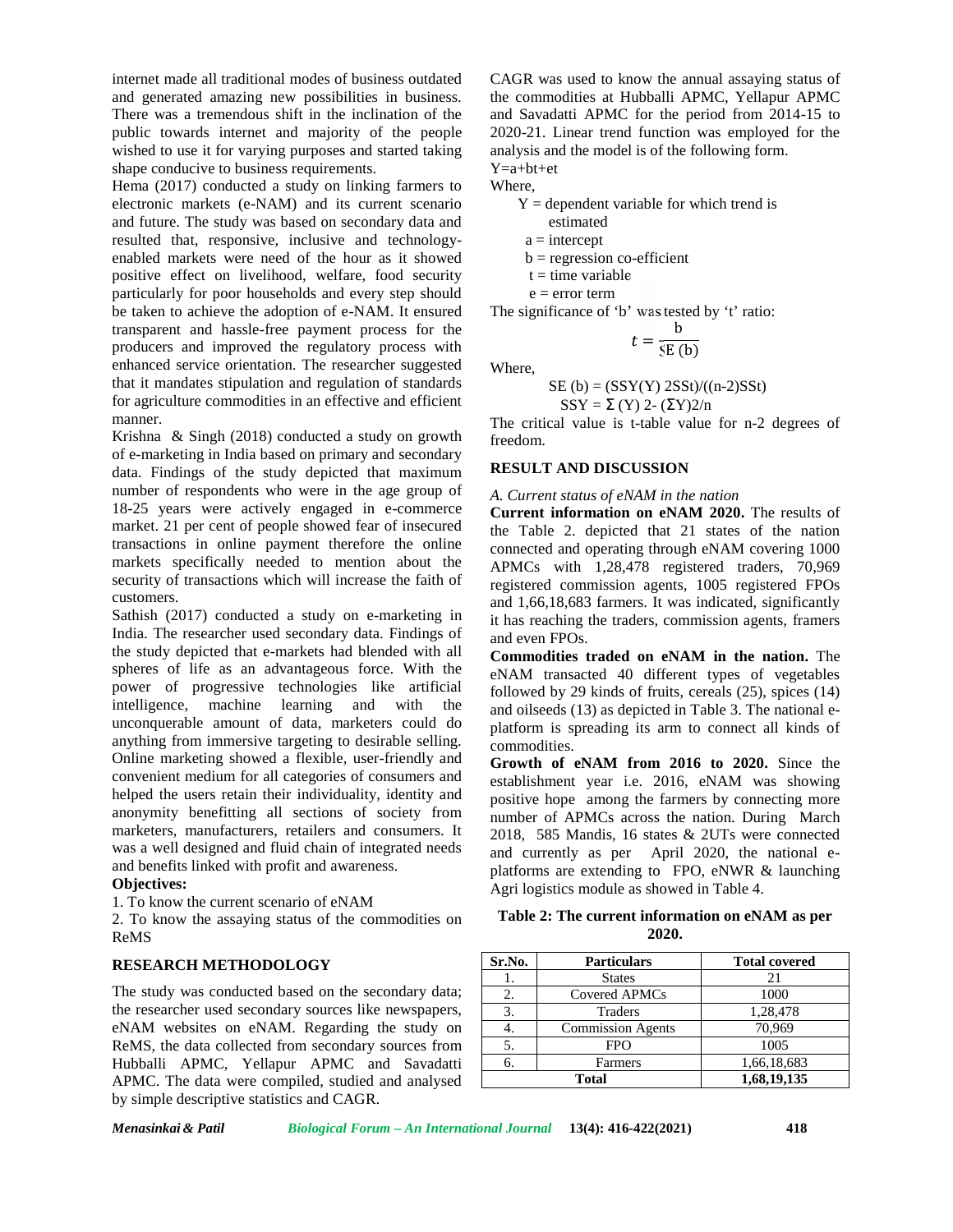| Sr. No. | <b>Commodity category</b>       | Number of<br>commodities |
|---------|---------------------------------|--------------------------|
|         | <b>Cereals</b>                  | 25                       |
| 2.      | <b>Oilseeds</b>                 | 13                       |
| 3.      | <b>Fruits</b>                   | 29                       |
|         | Vegetables                      | 40                       |
| 5.      | <b>Spices</b>                   | 14                       |
| 6.      | Misc.                           | 29                       |
|         | <b>Total commodities traded</b> | 150                      |

# **Table 3: Commodities traded on eNAM in the nation.**

# **Table 4: Growth of eNAM from 2016 to 2020 in the nation.**

| Sr. No.          | <b>Time period</b>                | <b>Development</b>                            |  |  |
|------------------|-----------------------------------|-----------------------------------------------|--|--|
| 1.               | April 2016                        | 21 mandis across 8 states                     |  |  |
| $\overline{2}$ . | October 2016<br>Mobile App Launch |                                               |  |  |
| 3.               | March 2017                        | 421 mandis, 13 states                         |  |  |
|                  | March 2018                        | 585 Mandis, 16 states & 2UTs                  |  |  |
| April 2020<br>5. |                                   | FPO, eNWR & Agri logistics<br>module launched |  |  |



**Fig. 1.** State-wise number of Mandis online on eNAM.

| Table 5: Number of Unified Licenses (as of 30th Nov 2020) in India under eNAM. |  |  |
|--------------------------------------------------------------------------------|--|--|
|                                                                                |  |  |

|                           | Table 3: Commodities traded on eNAM in the<br>nation.                                                                                                                                                                                                                                                                    |                                                                                                          |                                                                  |                                               | nation.                                                                                                                                                                                                                  |
|---------------------------|--------------------------------------------------------------------------------------------------------------------------------------------------------------------------------------------------------------------------------------------------------------------------------------------------------------------------|----------------------------------------------------------------------------------------------------------|------------------------------------------------------------------|-----------------------------------------------|--------------------------------------------------------------------------------------------------------------------------------------------------------------------------------------------------------------------------|
|                           |                                                                                                                                                                                                                                                                                                                          | Number of                                                                                                | Sr. No.                                                          | <b>Time period</b>                            | <b>Development</b>                                                                                                                                                                                                       |
| Sr. No.                   | <b>Commodity category</b>                                                                                                                                                                                                                                                                                                | commodities                                                                                              | 1.                                                               | April 2016                                    | 21 mandis across 8 states                                                                                                                                                                                                |
| 1.                        | Cereals                                                                                                                                                                                                                                                                                                                  | 25                                                                                                       | 2.                                                               | October 2016                                  | Mobile App Launch                                                                                                                                                                                                        |
| 2.                        | <b>Oilseeds</b>                                                                                                                                                                                                                                                                                                          | 13                                                                                                       | 3.                                                               | March 2017                                    | 421 mandis, 13 states                                                                                                                                                                                                    |
| 3.                        | Fruits                                                                                                                                                                                                                                                                                                                   | 29                                                                                                       | 4.                                                               | March 2018                                    | 585 Mandis, 16 states & 2UTs                                                                                                                                                                                             |
| 4.                        | Vegetables                                                                                                                                                                                                                                                                                                               | 40                                                                                                       | 5.                                                               | April 2020                                    | FPO, eNWR & Agri logistics                                                                                                                                                                                               |
| 5.                        | <b>Spices</b>                                                                                                                                                                                                                                                                                                            | 14                                                                                                       |                                                                  |                                               | module launched                                                                                                                                                                                                          |
| 6.                        | Misc.                                                                                                                                                                                                                                                                                                                    | 29                                                                                                       |                                                                  |                                               |                                                                                                                                                                                                                          |
|                           | <b>Total commodities traded</b>                                                                                                                                                                                                                                                                                          | 150                                                                                                      |                                                                  |                                               |                                                                                                                                                                                                                          |
|                           |                                                                                                                                                                                                                                                                                                                          | 80<br>118<br>$\mathbf{z}$<br>33<br>Puduchen<br>h.<br>Fig. 1. State-wise number of Mandis online on eNAM. | NAM Platforn<br>2 Mandison cNAM<br>Rest on other platform (ReMS) |                                               |                                                                                                                                                                                                                          |
|                           | Number of Unified Licenses (as of 30th Nov 2020) in<br>India. Table 5 indicated the 21 states which were<br>operating through eNAM covering 1000 APMCs,<br>1,51,962 registered traders on e-NAM and 41,806<br>Unified licenses issued by state and only 2 APMCs of<br>Karnataka were operating through eNAM depicted the |                                                                                                          | intermediaries.<br>APMCs.                                        |                                               | keen interest of farmers, traders and other market<br>Number of mandis trading online 2020-21 in India<br>on eNAM. Table 6 indicated that, 39.48 per cent of the<br>APMCs were transacting by online i.e, 332 out of 841 |
|                           |                                                                                                                                                                                                                                                                                                                          | Table 5: Number of Unified Licenses (as of 30th Nov 2020) in India under eNAM.                           |                                                                  |                                               |                                                                                                                                                                                                                          |
|                           | <b>Name of State/UT</b>                                                                                                                                                                                                                                                                                                  | Mandis registered on e-<br><b>NAM</b>                                                                    |                                                                  | <b>Registered Traders on e-</b><br><b>NAM</b> | <b>Number of Unified</b><br>licenses issued by State                                                                                                                                                                     |
| 1.                        | Andhra Pradesh                                                                                                                                                                                                                                                                                                           | 33                                                                                                       |                                                                  | 3,236                                         | 3,236                                                                                                                                                                                                                    |
| $\overline{2}$            | Chandigarh                                                                                                                                                                                                                                                                                                               | 1                                                                                                        |                                                                  | 78                                            | 0                                                                                                                                                                                                                        |
| 3.                        | Chhattisgarh                                                                                                                                                                                                                                                                                                             | 14                                                                                                       |                                                                  | 3,069                                         | 30                                                                                                                                                                                                                       |
| 4.                        | Gujarat                                                                                                                                                                                                                                                                                                                  | 122                                                                                                      |                                                                  | 9,275                                         | 15                                                                                                                                                                                                                       |
| 5.                        | Haryana                                                                                                                                                                                                                                                                                                                  | 81                                                                                                       |                                                                  | 11,760                                        | 36                                                                                                                                                                                                                       |
| $\overline{6}$            | <b>Himachal Pradesh</b>                                                                                                                                                                                                                                                                                                  | $\overline{19}$                                                                                          |                                                                  | 1,961                                         | $\pmb{0}$                                                                                                                                                                                                                |
| 7.                        | <b>J</b> &k                                                                                                                                                                                                                                                                                                              | $\overline{2}$                                                                                           |                                                                  | $\overline{49}$                               | $\bf{0}$                                                                                                                                                                                                                 |
| $\overline{\mathbf{8}}$ . | <b>Jharkhand</b>                                                                                                                                                                                                                                                                                                         | $\overline{19}$                                                                                          |                                                                  | 1,981                                         | $\overline{11}$                                                                                                                                                                                                          |
| 9.                        | <b>Karnataka</b>                                                                                                                                                                                                                                                                                                         | 2                                                                                                        |                                                                  | 526                                           | $\bf{0}$                                                                                                                                                                                                                 |
| 10.                       | Kerala                                                                                                                                                                                                                                                                                                                   | 6                                                                                                        |                                                                  | 165                                           | 29                                                                                                                                                                                                                       |
| 11.                       | Madhya pradesh                                                                                                                                                                                                                                                                                                           | $\overline{80}$                                                                                          |                                                                  | 21,299                                        | 2,145                                                                                                                                                                                                                    |
| 12.                       | Maharashtra                                                                                                                                                                                                                                                                                                              | 118                                                                                                      |                                                                  | 19,592                                        | 0                                                                                                                                                                                                                        |
| 13.                       | Odisha                                                                                                                                                                                                                                                                                                                   | 41                                                                                                       |                                                                  | 4,138                                         | 4,138                                                                                                                                                                                                                    |
| 14.                       |                                                                                                                                                                                                                                                                                                                          | $\overline{c}$                                                                                           |                                                                  | 147                                           | 0                                                                                                                                                                                                                        |
|                           | Puducherry                                                                                                                                                                                                                                                                                                               |                                                                                                          |                                                                  | 2,210                                         | 0                                                                                                                                                                                                                        |
| 15.                       | Punjab                                                                                                                                                                                                                                                                                                                   | 37                                                                                                       |                                                                  |                                               |                                                                                                                                                                                                                          |
| 16.                       | Rajasthan                                                                                                                                                                                                                                                                                                                | 144                                                                                                      |                                                                  | 21,418                                        | 21,416                                                                                                                                                                                                                   |
| 17.                       | Tamil nadu                                                                                                                                                                                                                                                                                                               | 63                                                                                                       |                                                                  | 3,265                                         | 314                                                                                                                                                                                                                      |
| 18.                       | Telangana                                                                                                                                                                                                                                                                                                                | 57                                                                                                       |                                                                  | 5,666                                         | 5,666                                                                                                                                                                                                                    |
| $\overline{19}$ .         | Uttar pradesh                                                                                                                                                                                                                                                                                                            | $\overline{125}$                                                                                         |                                                                  | 34,636                                        | 110                                                                                                                                                                                                                      |
| 20.                       | Uttarakhand                                                                                                                                                                                                                                                                                                              | 16                                                                                                       |                                                                  | 4,660                                         | 4,660                                                                                                                                                                                                                    |
| Sr. No.<br>21.            | West bengal<br><b>Total</b>                                                                                                                                                                                                                                                                                              | $\overline{18}$<br>1,000                                                                                 |                                                                  | 2,831<br>1,51,962                             | $\bf{0}$<br>41,806                                                                                                                                                                                                       |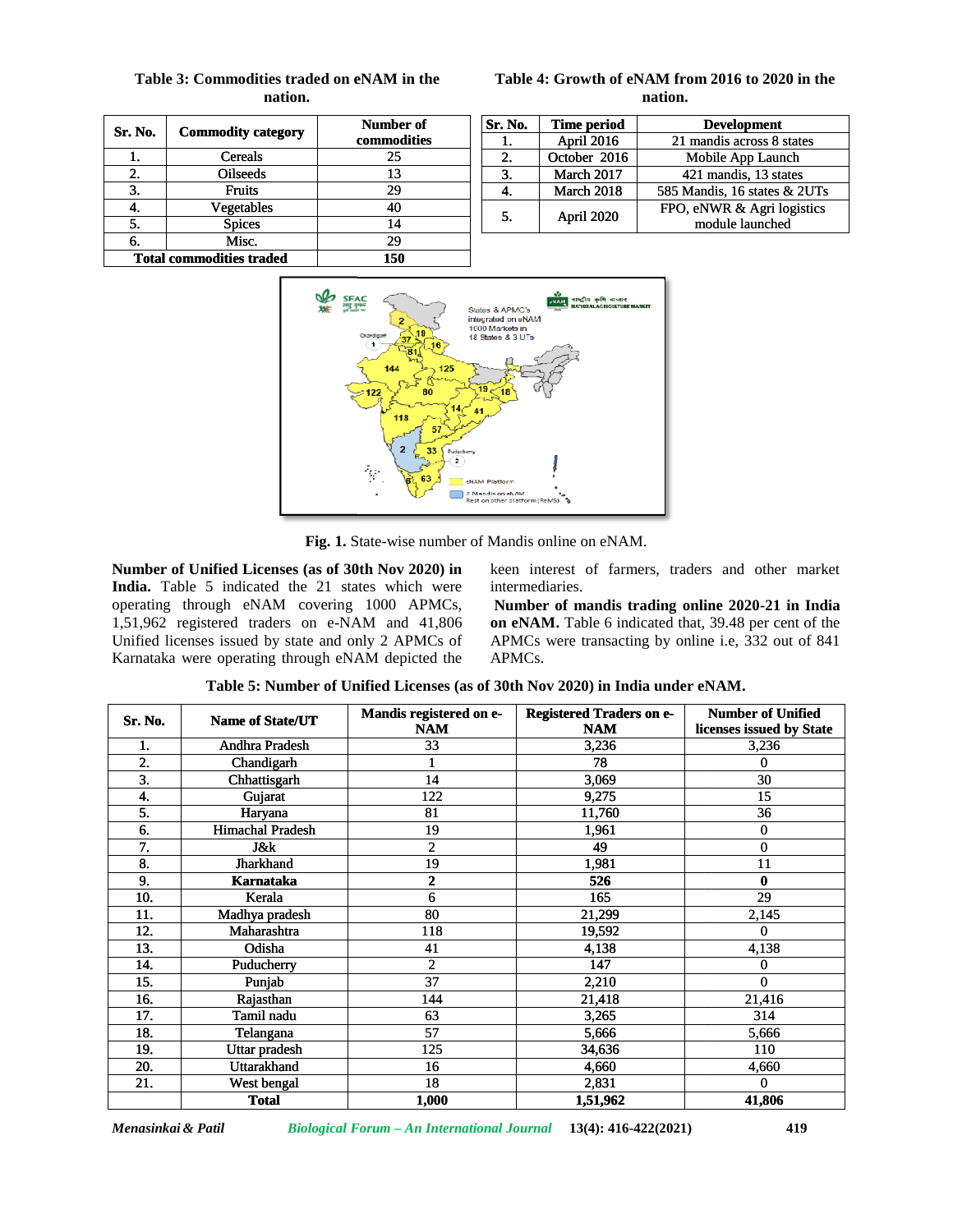| <b>Number of APMC</b><br><b>State</b><br><b>Mandis doing Online Trade</b><br>per cent<br>Andhra Pradesh<br>33<br>54.55<br>18<br>1.<br>2.<br>100.00<br>Chandigarh<br>1<br>1<br>3.<br>7<br>50.00<br>Chhattisgarh<br>14<br>122<br>14<br>4.<br>11.48<br>Gujarat<br>5.<br>81<br>54<br>Haryana<br>66.67<br><b>Himachal Pradesh</b><br>19<br>52.63<br>6.<br>10<br>7.<br>2<br>Jammu And Kashmir<br>0<br>0.00<br>$\overline{8}$ .<br>Jharkhand<br>19<br>5.26<br>$\mathbf{1}$<br>9.<br>2<br>50.00<br>Karnataka<br>1<br>10.<br>Kerala<br>6<br>$\mathbf{1}$<br>16.67<br>11.<br>Madhya Pradesh<br>80<br>20<br>25.00<br>12.<br>36.44<br>Maharashtra<br>118<br>43<br>13.<br>51.22<br>Odisha<br>41<br>21<br>$\overline{c}$<br>14.<br>$\bf{0}$<br>0.00<br>Puducherry<br>37<br>23<br>62.16<br>15.<br>Punjab<br>16.<br>144<br>78<br>54.17<br>Rajasthan<br>17.<br><b>Tamil Nadu</b><br>63<br>10<br>15.87<br>57<br>18.<br>30<br>52.63<br>Telangana<br>841<br>332<br>39.48<br><b>Total</b><br>(a) Procedure of eNAM in the nation<br>Agriculture Market Working Model<br><b>National</b><br><b>Agriculture Market</b><br>Acceptance<br>Portal<br>of Price<br>quote by<br>Price quote by<br><b>SELLER</b><br>seller<br>buyer<br><b>BUYER</b><br>armer / Trader<br>Commission<br>Agent)<br><b>Trade Match</b><br><b>Quality</b><br>certification<br>by identified<br>labs<br><b>APMC / Channel</b><br><b>Settlement</b><br><b>Clearing bank</b><br>Partners / Seller<br>(Deposit money)<br>Goods delivery<br><b>Facilitation</b><br><b>Payments</b><br>Fig. 2. Brief procedure of eNAM operation in the nation.<br>B. Assaying status of commodities in Rashtreeya e- results of Table 7, depicted that from 2014-15 to 2016-<br>17, there was no commodities being assayed since it<br>market Services in Karnataka<br>was new concept to adopt. Hence data from 2017-18 to<br>Year-wise assaying status of commodities in<br>Yellapur APMC from 2014-15 to 2020-21. The<br>2020-21 was used for the analysis.<br>Table 7: Year-wise assaying status of commodities in Yellapur APMC from 2014-15 to 2020-21.<br><b>Quantity</b><br>No. of lots<br>No. of bags<br><b>Assayed lots</b><br>Year<br>(Qtl)<br>2014-2015<br>2015-2016<br>$\overline{\phantom{0}}$<br>$\overline{\phantom{0}}$<br>2016-2017<br>2017-2018<br>276<br>137<br>115<br>46<br>40<br>2018-2019<br>12,950<br>22,035<br>10,929.90<br>1,165<br>8.99<br>1,22,560<br>22,523<br>13,523<br>11.03<br>2019-2020<br>1,18,483<br>7.<br>2020-2021<br>1,61,438<br>3,64,847<br>1,86,042<br>22,949<br>14.21<br>2,97,063<br>4,09,681<br>3,15,591.9<br>12.68<br><b>Total</b><br>37,683<br><b>CAGR</b> of assayed lots<br>75.68*<br>Note: * denotes significance at 5 per cent level;<br>** denotes significance at 1 per cent level |         | Table 6: Number of mandis trading online 2020-21 in India on eNAM. |  |           |
|---------------------------------------------------------------------------------------------------------------------------------------------------------------------------------------------------------------------------------------------------------------------------------------------------------------------------------------------------------------------------------------------------------------------------------------------------------------------------------------------------------------------------------------------------------------------------------------------------------------------------------------------------------------------------------------------------------------------------------------------------------------------------------------------------------------------------------------------------------------------------------------------------------------------------------------------------------------------------------------------------------------------------------------------------------------------------------------------------------------------------------------------------------------------------------------------------------------------------------------------------------------------------------------------------------------------------------------------------------------------------------------------------------------------------------------------------------------------------------------------------------------------------------------------------------------------------------------------------------------------------------------------------------------------------------------------------------------------------------------------------------------------------------------------------------------------------------------------------------------------------------------------------------------------------------------------------------------------------------------------------------------------------------------------------------------------------------------------------------------------------------------------------------------------------------------------------------------------------------------------------------------------------------------------------------------------------------------------------------------------------------------------------------------------------------------------------------------------------------------------------------------------------------------------------------------------------------------------------------------------------------------------------------------------------------------------------------------------------------------------------------------|---------|--------------------------------------------------------------------|--|-----------|
|                                                                                                                                                                                                                                                                                                                                                                                                                                                                                                                                                                                                                                                                                                                                                                                                                                                                                                                                                                                                                                                                                                                                                                                                                                                                                                                                                                                                                                                                                                                                                                                                                                                                                                                                                                                                                                                                                                                                                                                                                                                                                                                                                                                                                                                                                                                                                                                                                                                                                                                                                                                                                                                                                                                                                               | Sr. No. |                                                                    |  |           |
|                                                                                                                                                                                                                                                                                                                                                                                                                                                                                                                                                                                                                                                                                                                                                                                                                                                                                                                                                                                                                                                                                                                                                                                                                                                                                                                                                                                                                                                                                                                                                                                                                                                                                                                                                                                                                                                                                                                                                                                                                                                                                                                                                                                                                                                                                                                                                                                                                                                                                                                                                                                                                                                                                                                                                               |         |                                                                    |  |           |
|                                                                                                                                                                                                                                                                                                                                                                                                                                                                                                                                                                                                                                                                                                                                                                                                                                                                                                                                                                                                                                                                                                                                                                                                                                                                                                                                                                                                                                                                                                                                                                                                                                                                                                                                                                                                                                                                                                                                                                                                                                                                                                                                                                                                                                                                                                                                                                                                                                                                                                                                                                                                                                                                                                                                                               |         |                                                                    |  |           |
|                                                                                                                                                                                                                                                                                                                                                                                                                                                                                                                                                                                                                                                                                                                                                                                                                                                                                                                                                                                                                                                                                                                                                                                                                                                                                                                                                                                                                                                                                                                                                                                                                                                                                                                                                                                                                                                                                                                                                                                                                                                                                                                                                                                                                                                                                                                                                                                                                                                                                                                                                                                                                                                                                                                                                               |         |                                                                    |  |           |
|                                                                                                                                                                                                                                                                                                                                                                                                                                                                                                                                                                                                                                                                                                                                                                                                                                                                                                                                                                                                                                                                                                                                                                                                                                                                                                                                                                                                                                                                                                                                                                                                                                                                                                                                                                                                                                                                                                                                                                                                                                                                                                                                                                                                                                                                                                                                                                                                                                                                                                                                                                                                                                                                                                                                                               |         |                                                                    |  |           |
|                                                                                                                                                                                                                                                                                                                                                                                                                                                                                                                                                                                                                                                                                                                                                                                                                                                                                                                                                                                                                                                                                                                                                                                                                                                                                                                                                                                                                                                                                                                                                                                                                                                                                                                                                                                                                                                                                                                                                                                                                                                                                                                                                                                                                                                                                                                                                                                                                                                                                                                                                                                                                                                                                                                                                               |         |                                                                    |  |           |
|                                                                                                                                                                                                                                                                                                                                                                                                                                                                                                                                                                                                                                                                                                                                                                                                                                                                                                                                                                                                                                                                                                                                                                                                                                                                                                                                                                                                                                                                                                                                                                                                                                                                                                                                                                                                                                                                                                                                                                                                                                                                                                                                                                                                                                                                                                                                                                                                                                                                                                                                                                                                                                                                                                                                                               |         |                                                                    |  |           |
|                                                                                                                                                                                                                                                                                                                                                                                                                                                                                                                                                                                                                                                                                                                                                                                                                                                                                                                                                                                                                                                                                                                                                                                                                                                                                                                                                                                                                                                                                                                                                                                                                                                                                                                                                                                                                                                                                                                                                                                                                                                                                                                                                                                                                                                                                                                                                                                                                                                                                                                                                                                                                                                                                                                                                               |         |                                                                    |  |           |
|                                                                                                                                                                                                                                                                                                                                                                                                                                                                                                                                                                                                                                                                                                                                                                                                                                                                                                                                                                                                                                                                                                                                                                                                                                                                                                                                                                                                                                                                                                                                                                                                                                                                                                                                                                                                                                                                                                                                                                                                                                                                                                                                                                                                                                                                                                                                                                                                                                                                                                                                                                                                                                                                                                                                                               |         |                                                                    |  |           |
|                                                                                                                                                                                                                                                                                                                                                                                                                                                                                                                                                                                                                                                                                                                                                                                                                                                                                                                                                                                                                                                                                                                                                                                                                                                                                                                                                                                                                                                                                                                                                                                                                                                                                                                                                                                                                                                                                                                                                                                                                                                                                                                                                                                                                                                                                                                                                                                                                                                                                                                                                                                                                                                                                                                                                               |         |                                                                    |  |           |
|                                                                                                                                                                                                                                                                                                                                                                                                                                                                                                                                                                                                                                                                                                                                                                                                                                                                                                                                                                                                                                                                                                                                                                                                                                                                                                                                                                                                                                                                                                                                                                                                                                                                                                                                                                                                                                                                                                                                                                                                                                                                                                                                                                                                                                                                                                                                                                                                                                                                                                                                                                                                                                                                                                                                                               |         |                                                                    |  |           |
|                                                                                                                                                                                                                                                                                                                                                                                                                                                                                                                                                                                                                                                                                                                                                                                                                                                                                                                                                                                                                                                                                                                                                                                                                                                                                                                                                                                                                                                                                                                                                                                                                                                                                                                                                                                                                                                                                                                                                                                                                                                                                                                                                                                                                                                                                                                                                                                                                                                                                                                                                                                                                                                                                                                                                               |         |                                                                    |  |           |
|                                                                                                                                                                                                                                                                                                                                                                                                                                                                                                                                                                                                                                                                                                                                                                                                                                                                                                                                                                                                                                                                                                                                                                                                                                                                                                                                                                                                                                                                                                                                                                                                                                                                                                                                                                                                                                                                                                                                                                                                                                                                                                                                                                                                                                                                                                                                                                                                                                                                                                                                                                                                                                                                                                                                                               |         |                                                                    |  |           |
|                                                                                                                                                                                                                                                                                                                                                                                                                                                                                                                                                                                                                                                                                                                                                                                                                                                                                                                                                                                                                                                                                                                                                                                                                                                                                                                                                                                                                                                                                                                                                                                                                                                                                                                                                                                                                                                                                                                                                                                                                                                                                                                                                                                                                                                                                                                                                                                                                                                                                                                                                                                                                                                                                                                                                               |         |                                                                    |  |           |
|                                                                                                                                                                                                                                                                                                                                                                                                                                                                                                                                                                                                                                                                                                                                                                                                                                                                                                                                                                                                                                                                                                                                                                                                                                                                                                                                                                                                                                                                                                                                                                                                                                                                                                                                                                                                                                                                                                                                                                                                                                                                                                                                                                                                                                                                                                                                                                                                                                                                                                                                                                                                                                                                                                                                                               |         |                                                                    |  |           |
|                                                                                                                                                                                                                                                                                                                                                                                                                                                                                                                                                                                                                                                                                                                                                                                                                                                                                                                                                                                                                                                                                                                                                                                                                                                                                                                                                                                                                                                                                                                                                                                                                                                                                                                                                                                                                                                                                                                                                                                                                                                                                                                                                                                                                                                                                                                                                                                                                                                                                                                                                                                                                                                                                                                                                               |         |                                                                    |  |           |
|                                                                                                                                                                                                                                                                                                                                                                                                                                                                                                                                                                                                                                                                                                                                                                                                                                                                                                                                                                                                                                                                                                                                                                                                                                                                                                                                                                                                                                                                                                                                                                                                                                                                                                                                                                                                                                                                                                                                                                                                                                                                                                                                                                                                                                                                                                                                                                                                                                                                                                                                                                                                                                                                                                                                                               |         |                                                                    |  |           |
|                                                                                                                                                                                                                                                                                                                                                                                                                                                                                                                                                                                                                                                                                                                                                                                                                                                                                                                                                                                                                                                                                                                                                                                                                                                                                                                                                                                                                                                                                                                                                                                                                                                                                                                                                                                                                                                                                                                                                                                                                                                                                                                                                                                                                                                                                                                                                                                                                                                                                                                                                                                                                                                                                                                                                               |         |                                                                    |  |           |
|                                                                                                                                                                                                                                                                                                                                                                                                                                                                                                                                                                                                                                                                                                                                                                                                                                                                                                                                                                                                                                                                                                                                                                                                                                                                                                                                                                                                                                                                                                                                                                                                                                                                                                                                                                                                                                                                                                                                                                                                                                                                                                                                                                                                                                                                                                                                                                                                                                                                                                                                                                                                                                                                                                                                                               |         |                                                                    |  |           |
|                                                                                                                                                                                                                                                                                                                                                                                                                                                                                                                                                                                                                                                                                                                                                                                                                                                                                                                                                                                                                                                                                                                                                                                                                                                                                                                                                                                                                                                                                                                                                                                                                                                                                                                                                                                                                                                                                                                                                                                                                                                                                                                                                                                                                                                                                                                                                                                                                                                                                                                                                                                                                                                                                                                                                               |         |                                                                    |  |           |
|                                                                                                                                                                                                                                                                                                                                                                                                                                                                                                                                                                                                                                                                                                                                                                                                                                                                                                                                                                                                                                                                                                                                                                                                                                                                                                                                                                                                                                                                                                                                                                                                                                                                                                                                                                                                                                                                                                                                                                                                                                                                                                                                                                                                                                                                                                                                                                                                                                                                                                                                                                                                                                                                                                                                                               |         |                                                                    |  |           |
|                                                                                                                                                                                                                                                                                                                                                                                                                                                                                                                                                                                                                                                                                                                                                                                                                                                                                                                                                                                                                                                                                                                                                                                                                                                                                                                                                                                                                                                                                                                                                                                                                                                                                                                                                                                                                                                                                                                                                                                                                                                                                                                                                                                                                                                                                                                                                                                                                                                                                                                                                                                                                                                                                                                                                               |         |                                                                    |  |           |
|                                                                                                                                                                                                                                                                                                                                                                                                                                                                                                                                                                                                                                                                                                                                                                                                                                                                                                                                                                                                                                                                                                                                                                                                                                                                                                                                                                                                                                                                                                                                                                                                                                                                                                                                                                                                                                                                                                                                                                                                                                                                                                                                                                                                                                                                                                                                                                                                                                                                                                                                                                                                                                                                                                                                                               | Sr. No. |                                                                    |  | % assayed |
|                                                                                                                                                                                                                                                                                                                                                                                                                                                                                                                                                                                                                                                                                                                                                                                                                                                                                                                                                                                                                                                                                                                                                                                                                                                                                                                                                                                                                                                                                                                                                                                                                                                                                                                                                                                                                                                                                                                                                                                                                                                                                                                                                                                                                                                                                                                                                                                                                                                                                                                                                                                                                                                                                                                                                               | 1.      |                                                                    |  |           |
|                                                                                                                                                                                                                                                                                                                                                                                                                                                                                                                                                                                                                                                                                                                                                                                                                                                                                                                                                                                                                                                                                                                                                                                                                                                                                                                                                                                                                                                                                                                                                                                                                                                                                                                                                                                                                                                                                                                                                                                                                                                                                                                                                                                                                                                                                                                                                                                                                                                                                                                                                                                                                                                                                                                                                               | 2.      |                                                                    |  |           |
|                                                                                                                                                                                                                                                                                                                                                                                                                                                                                                                                                                                                                                                                                                                                                                                                                                                                                                                                                                                                                                                                                                                                                                                                                                                                                                                                                                                                                                                                                                                                                                                                                                                                                                                                                                                                                                                                                                                                                                                                                                                                                                                                                                                                                                                                                                                                                                                                                                                                                                                                                                                                                                                                                                                                                               | 3.      |                                                                    |  |           |
|                                                                                                                                                                                                                                                                                                                                                                                                                                                                                                                                                                                                                                                                                                                                                                                                                                                                                                                                                                                                                                                                                                                                                                                                                                                                                                                                                                                                                                                                                                                                                                                                                                                                                                                                                                                                                                                                                                                                                                                                                                                                                                                                                                                                                                                                                                                                                                                                                                                                                                                                                                                                                                                                                                                                                               | 4.      |                                                                    |  |           |
|                                                                                                                                                                                                                                                                                                                                                                                                                                                                                                                                                                                                                                                                                                                                                                                                                                                                                                                                                                                                                                                                                                                                                                                                                                                                                                                                                                                                                                                                                                                                                                                                                                                                                                                                                                                                                                                                                                                                                                                                                                                                                                                                                                                                                                                                                                                                                                                                                                                                                                                                                                                                                                                                                                                                                               | 5.      |                                                                    |  |           |
|                                                                                                                                                                                                                                                                                                                                                                                                                                                                                                                                                                                                                                                                                                                                                                                                                                                                                                                                                                                                                                                                                                                                                                                                                                                                                                                                                                                                                                                                                                                                                                                                                                                                                                                                                                                                                                                                                                                                                                                                                                                                                                                                                                                                                                                                                                                                                                                                                                                                                                                                                                                                                                                                                                                                                               | 6.      |                                                                    |  |           |
|                                                                                                                                                                                                                                                                                                                                                                                                                                                                                                                                                                                                                                                                                                                                                                                                                                                                                                                                                                                                                                                                                                                                                                                                                                                                                                                                                                                                                                                                                                                                                                                                                                                                                                                                                                                                                                                                                                                                                                                                                                                                                                                                                                                                                                                                                                                                                                                                                                                                                                                                                                                                                                                                                                                                                               |         |                                                                    |  |           |
|                                                                                                                                                                                                                                                                                                                                                                                                                                                                                                                                                                                                                                                                                                                                                                                                                                                                                                                                                                                                                                                                                                                                                                                                                                                                                                                                                                                                                                                                                                                                                                                                                                                                                                                                                                                                                                                                                                                                                                                                                                                                                                                                                                                                                                                                                                                                                                                                                                                                                                                                                                                                                                                                                                                                                               |         |                                                                    |  |           |
|                                                                                                                                                                                                                                                                                                                                                                                                                                                                                                                                                                                                                                                                                                                                                                                                                                                                                                                                                                                                                                                                                                                                                                                                                                                                                                                                                                                                                                                                                                                                                                                                                                                                                                                                                                                                                                                                                                                                                                                                                                                                                                                                                                                                                                                                                                                                                                                                                                                                                                                                                                                                                                                                                                                                                               |         |                                                                    |  |           |
| Menasinkai & Patil<br>Biological Forum - An International Journal 13(4): 416-422(2021)<br>420                                                                                                                                                                                                                                                                                                                                                                                                                                                                                                                                                                                                                                                                                                                                                                                                                                                                                                                                                                                                                                                                                                                                                                                                                                                                                                                                                                                                                                                                                                                                                                                                                                                                                                                                                                                                                                                                                                                                                                                                                                                                                                                                                                                                                                                                                                                                                                                                                                                                                                                                                                                                                                                                 |         |                                                                    |  |           |

**Table 6: Number of mandis trading online 2020-21 in India on eNAM.**



**Fig. 2.** Brief procedure of eNAM operation in the nation.

| Sr. No. | Year         | No. of lots | No. of bags | <b>Quantity</b><br>(Qtl) | <b>Assayed lots</b> | % assayed |
|---------|--------------|-------------|-------------|--------------------------|---------------------|-----------|
| ı.      | 2014-2015    |             |             |                          |                     |           |
| 2.      | 2015-2016    |             |             |                          |                     |           |
| 3.      | 2016-2017    |             |             | —                        |                     |           |
| -4.     | 2017-2018    | 115         | 276         | 137                      | 46                  | 40        |
| 5.      | 2018-2019    | 12,950      | 22,035      | 10,929.90                | 1,165               | 8.99      |
| 6.      | 2019-2020    | 1,22,560    | 22,523      | 1,18,483                 | 13,523              | 11.03     |
| 7<br>   | 2020-2021    | 1,61,438    | 3,64,847    | 1,86,042                 | 22,949              | 14.21     |
|         | <b>Total</b> | 2,97,063    | 4,09,681    | 3,15,591.9               | 37,683              | 12.68     |
|         |              | 75.68*      |             |                          |                     |           |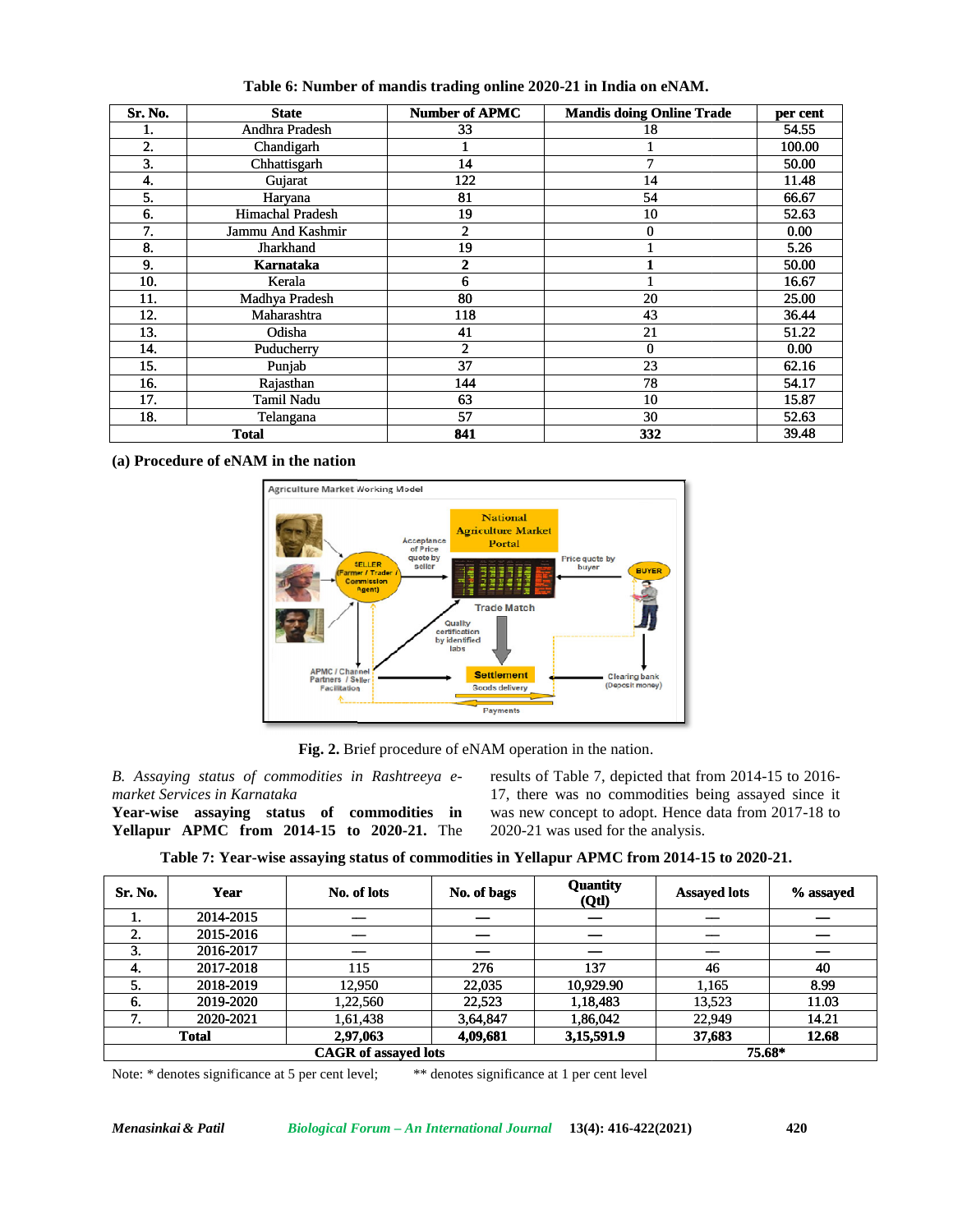In 2017-18, 46 lots out of 115 lots were being assayed which constituted up to 40.00 per cent. Similarly 1,165 lots were being assayed out of 12,950 lots which constituted up to 8.99 per cent in 2018-19 followed by 13,523 lots among 1,22,560 lots during 2019-20 which was 11.03 per cent and in the current year 2020-21, 22,949 lots were being assayed out of 1,61,438 lots which constituted up to 14.21 per cent.

The highest lots being assayed were found in 2020-21 i. e, 22,949 and least lots were being assayed during 2017-18 i.e. only 46. The overall assaying of the commodities in Yellapur APMC was 37,683 lots out of 2,97,063 lots constituted up to 12.68 per cent from 2014-15 to 2020-21.

**Year-wise assaying status of commodities in Hubballi APMC from 2014-15 to 2020-21.** The assaying status of Hubballi APMC is presented in the Table 8 and the data related to no. of lots, no. of bags, the quantity, assayed lots and percentage assayed lot obtained from 2014-15 to 2020-21.

| Sr. No. | Year         | No. of lots                 | No. of bags | Quantity<br>(Qtl) | <b>Assayed lots</b> | % Assayed lots |
|---------|--------------|-----------------------------|-------------|-------------------|---------------------|----------------|
|         | 2014-15      | 0                           | 0           | $\theta$          | $\theta$            | $\theta$       |
| 2.      | 2015-16      |                             |             |                   |                     |                |
| 3.      | 2016-17      | 933                         | 4,716       | 2,456.00          | 122                 | 13.07          |
| 4.      | 2017-18      | 4,253                       | 44,625      | 19,843.00         | 911                 | 21.42          |
| 5.      | 2018-19      | 1.741                       | 7,596       | 3.950.30          | 217                 | 12.46          |
| 6.      | 2019-20      | 96.899                      | 23,55,404   | 11,90,466.00      | 15,426              | 15.90          |
| 7.      | 2020-21      | 1,84,639                    | 13,81,538   | 58, 57, 714.00    | 37,818              | 20.48          |
|         | <b>Total</b> | 2,88,465                    | 3793879     | 7074430           | 54,494              | 18.89          |
|         |              | <b>CAGR</b> of assayed lots |             |                   | 31.38*              |                |

**Table 8: Year-wise assaying status of commodities in Hubballi APMC from 2014-15 to 2020-21.**

Note: \* denotes significance at 5 per cent level; \*\* denotes significance at 1 per cent level

In the beginning two years, there was no assaying of the commodities in Hubballi APMC and from the year 2016-17 the assaying of the commodities started. In the year 2016-17, 122 out of 933 lots were assayed which constitute about 13.07 per cent and in 2017-18, 911 out 4253 lots were assayed which constitute about 21.42 per cent.

12.46 per cent of lots were assayed which were 217 out of 1,741 in the year 2018-19, followed by 15.90 per cent and 20.48 per cent in 2019-20 and 2020-21 respectively.

Overall the assaying of the commodities in the Hubballi APMC showed 18.89 per cent from 2014-15 to 2020-21 i.e. among the 2,88,465 lots 54,494 lots were assayed. During 2020-21, 37,818 lots were assayed which was highest in magnitude compared to other years and during 2016-17, 122 lots were assayed which was least compared to other years after the assaying lab establishment.

**Year-wise assaying status of commodities in Savadatti APMC from 2014-15 to 2020-21.** Year wise assaying status of commodities in Savadatti APMC from 2014-15 to 2020-21 is depicted in Table 9. The results of the study indicated that, during 2014- 2015 and 2015-16 there were no commodities being assayed. During 2016-17, 8, 87, 653.50 quintals of different commodities were being assayed which was highest compared to other years.

During 2017-18, 29,932.00 quintals of different commodities were being assayed and subsequently increased to 49,073.87 quintals in the year 2018-19, 54,612.30 quintals in the year 2019-20 and 55,752.29 quintals in the year 2020-21.

Over the years, the assaying of the commodities in Savadatti APMC depicted negative trend at the rate of - 0.4 per cent per annum which was not significant.

**Table 9: Year-wise assaying status of commodities in Savadatti APMC from 2014-15 to 2020-21 (Quantity sold in quintal).**

| Sr. No. | <b>Commodities</b> | 2014-15 | 2015-16 | 2016-17     | 2017-18   | 2018-19   | 2019-20   | 2020-21    |
|---------|--------------------|---------|---------|-------------|-----------|-----------|-----------|------------|
|         | Groundnut          |         |         | 3,172.37    | 27,952    | 46,431.50 | 53,670.10 | 55,096.40  |
| 2.      | Cotton             |         |         | 2,16,014    | 1,980     | 2,642.37  | 942.2     | 655.89     |
| 3.      | Cow pea            |         |         | 176         |           |           |           |            |
| 4.      | Chickpea           |         |         | 5,83,899.00 |           |           |           |            |
| 5.      | Black gram         |         |         | 352.25      |           |           |           |            |
| 6.      | Green gram         |         |         | 20,345.90   |           |           |           |            |
| 7       | Sorghum            |         |         | 116         |           |           |           | 0          |
| 8.      | Maize              |         |         | 57,915.20   |           |           |           | 0          |
| 9.      | Wheat              |         |         | 5.151.05    |           |           |           | 0          |
| 10.     | Sun flower         |         |         | 512.2       |           |           |           | $^{\circ}$ |
|         | <b>Total</b>       |         | 0       | 87,740.97   | 29.932.00 | 49,073.87 | 54,612.30 | 55,752.29  |

*Menasinkai & Patil Biological Forum – An International Journal* **13(4): 416-422(2021) 421**